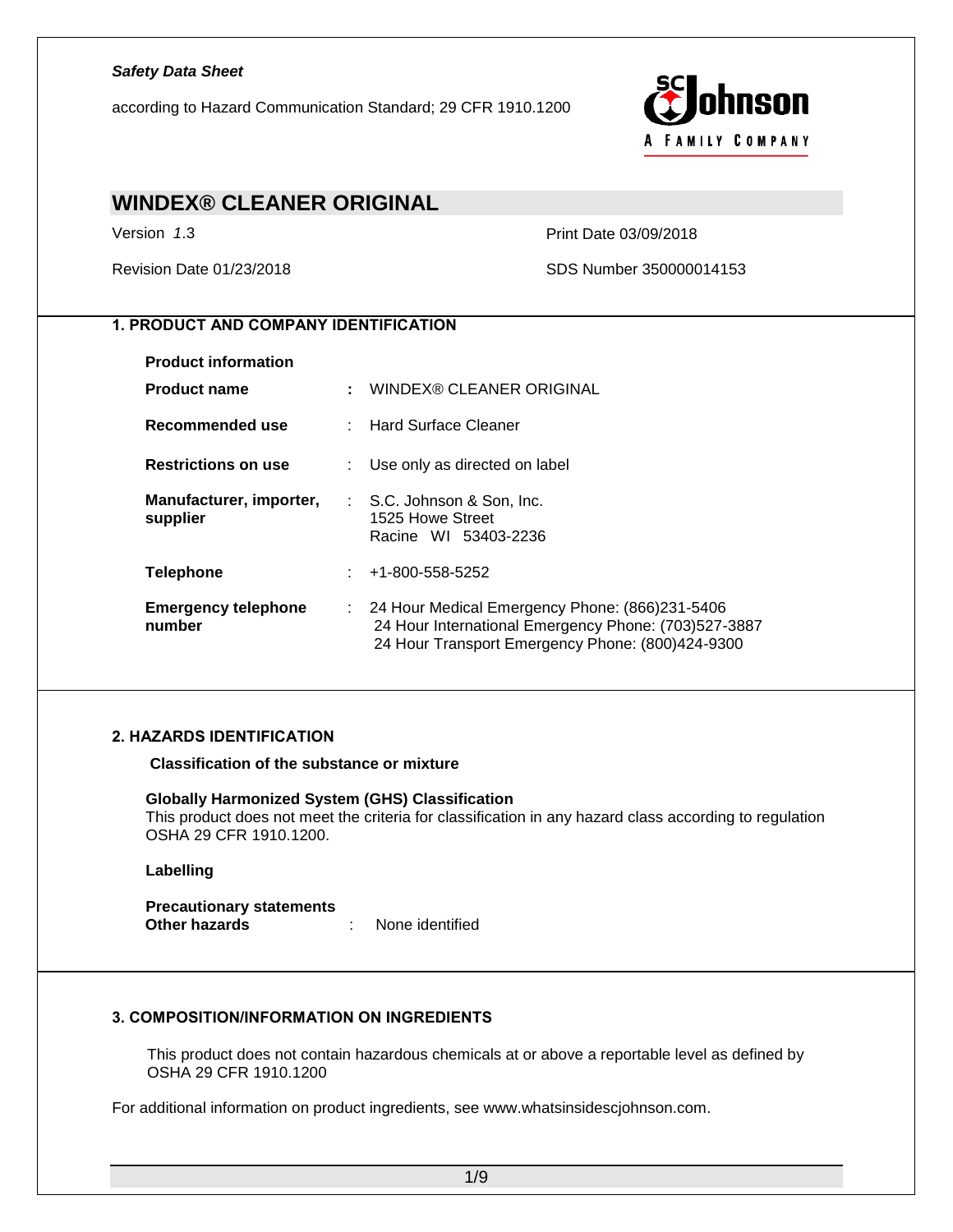according to Hazard Communication Standard; 29 CFR 1910.1200



# **WINDEX® CLEANER ORIGINAL** Version *1*.3 Print Date 03/09/2018 Revision Date 01/23/2018 SDS Number 350000014153 **4. FIRST AID MEASURES Description of first aid measures Eye contact** : No special requirements **Skin contact** : No special requirements **Inhalation** : No special requirements. **Ingestion** : No special requirements **Most important symptoms and effects, both acute and delayed** Eyes : No adverse effects expected when used as directed. Skin effect **in the contract of the set of the set of the set of the set of the set of the set of the set of the set of the set of the set of the set of the set of the set of the set of the set of the set of the set of the** Inhalation : No adverse effects expected when used as directed. Ingestion : No adverse effects expected when used as directed. **Indication of any immediate medical attention and special treatment needed** See Description of first aid measures unless otherwise stated. **5. FIREFIGHTING MEASURES Suitable extinguishing media** : Use water spray, alcohol-resistant foam, dry chemical or carbon dioxide. **Specific hazards during firefighting** : Container may melt and leak in heat of fire. **Further information** : Fight fire with normal precautions from a reasonable distance. Standard procedure for chemical fires. Wear full protective clothing and positive pressure self-contained breathing apparatus.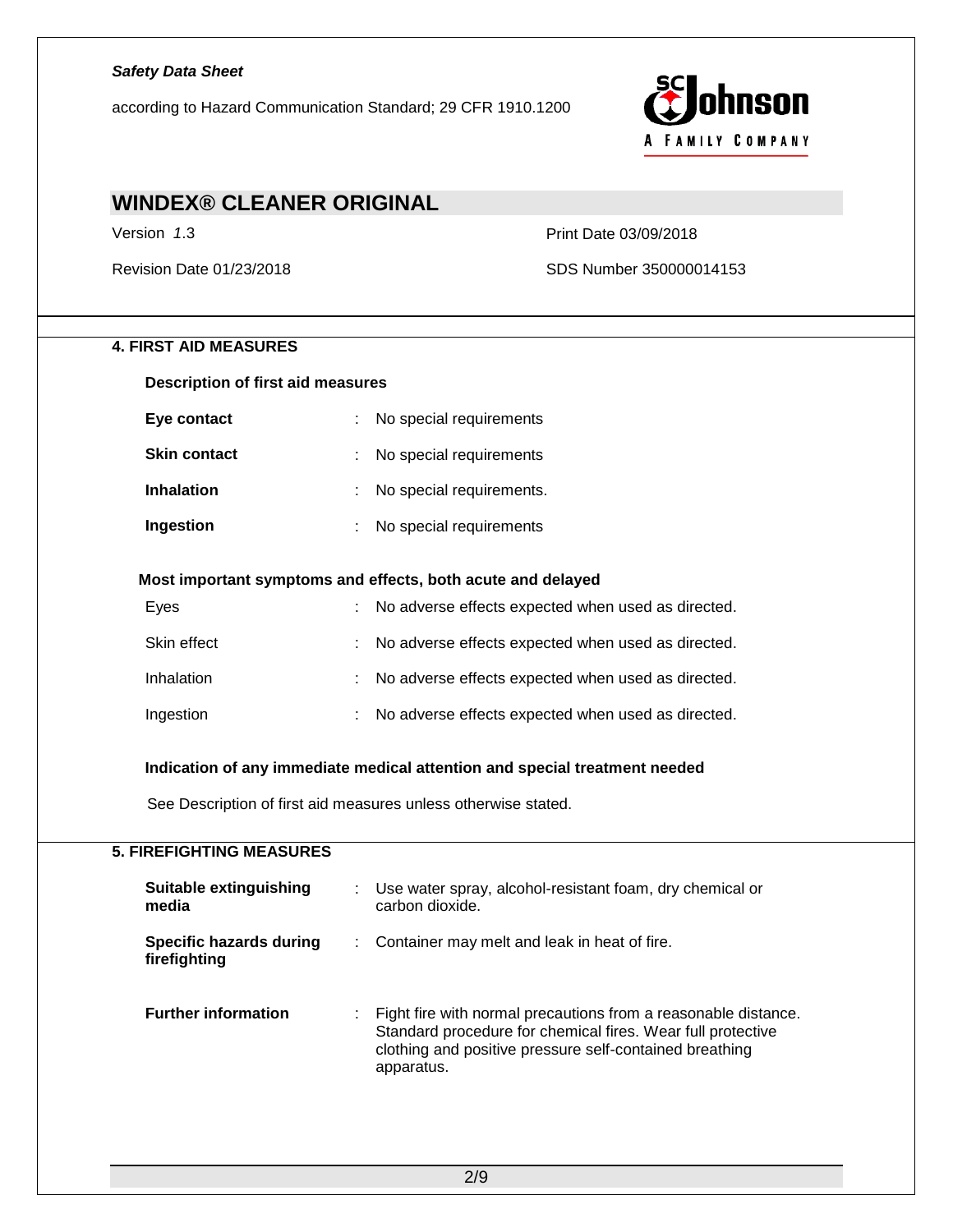| <b>Safety Data Sheet</b><br>nson<br>according to Hazard Communication Standard; 29 CFR 1910.1200<br><b>FAMILY COMPANY</b> |                                                                                                                                    |  |  |
|---------------------------------------------------------------------------------------------------------------------------|------------------------------------------------------------------------------------------------------------------------------------|--|--|
| <b>WINDEX® CLEANER ORIGINAL</b>                                                                                           |                                                                                                                                    |  |  |
| Version 1.3                                                                                                               | Print Date 03/09/2018                                                                                                              |  |  |
| Revision Date 01/23/2018                                                                                                  | SDS Number 350000014153                                                                                                            |  |  |
| <b>6. ACCIDENTAL RELEASE MEASURES</b>                                                                                     |                                                                                                                                    |  |  |
| <b>Personal precautions</b>                                                                                               | : Wash thoroughly after handling.                                                                                                  |  |  |
| <b>Environmental</b><br>precautions                                                                                       | Outside of normal use, avoid release to the environment.                                                                           |  |  |
| <b>Methods and materials</b><br>for containment and<br>cleaning up                                                        | : Dike large spills.<br>Clean residue from spill site.                                                                             |  |  |
| <b>7. HANDLING AND STORAGE</b>                                                                                            |                                                                                                                                    |  |  |
| <b>Handling</b>                                                                                                           |                                                                                                                                    |  |  |
| <b>Precautions for safe</b><br>handling                                                                                   | : Avoid contact with skin, eyes and clothing.<br>For personal protection see section 8.<br>KEEP OUT OF REACH OF CHILDREN AND PETS. |  |  |
| <b>Advice on protection</b><br>against fire and explosion                                                                 | Normal measures for preventive fire protection.                                                                                    |  |  |
| <b>Storage</b>                                                                                                            |                                                                                                                                    |  |  |
| <b>Requirements for storage</b><br>areas and containers                                                                   | Keep container closed when not in use.                                                                                             |  |  |
| Other data                                                                                                                | Stable under normal conditions.                                                                                                    |  |  |
| 8. EXPOSURE CONTROLS/PERSONAL PROTECTION                                                                                  |                                                                                                                                    |  |  |
| <b>Occupational Exposure Limits</b>                                                                                       |                                                                                                                                    |  |  |
| unless noted in the table above.                                                                                          | ACGIH or OSHA exposure limits have not been established for this product or reportable ingredients                                 |  |  |
| Personal protective equipment                                                                                             |                                                                                                                                    |  |  |
| <b>Respiratory protection</b>                                                                                             | No special requirements.                                                                                                           |  |  |
| <b>Hand protection</b>                                                                                                    | No special requirements.                                                                                                           |  |  |
| Eye protection                                                                                                            | No special requirements.                                                                                                           |  |  |
| Skin and body protection                                                                                                  | No special requirements.                                                                                                           |  |  |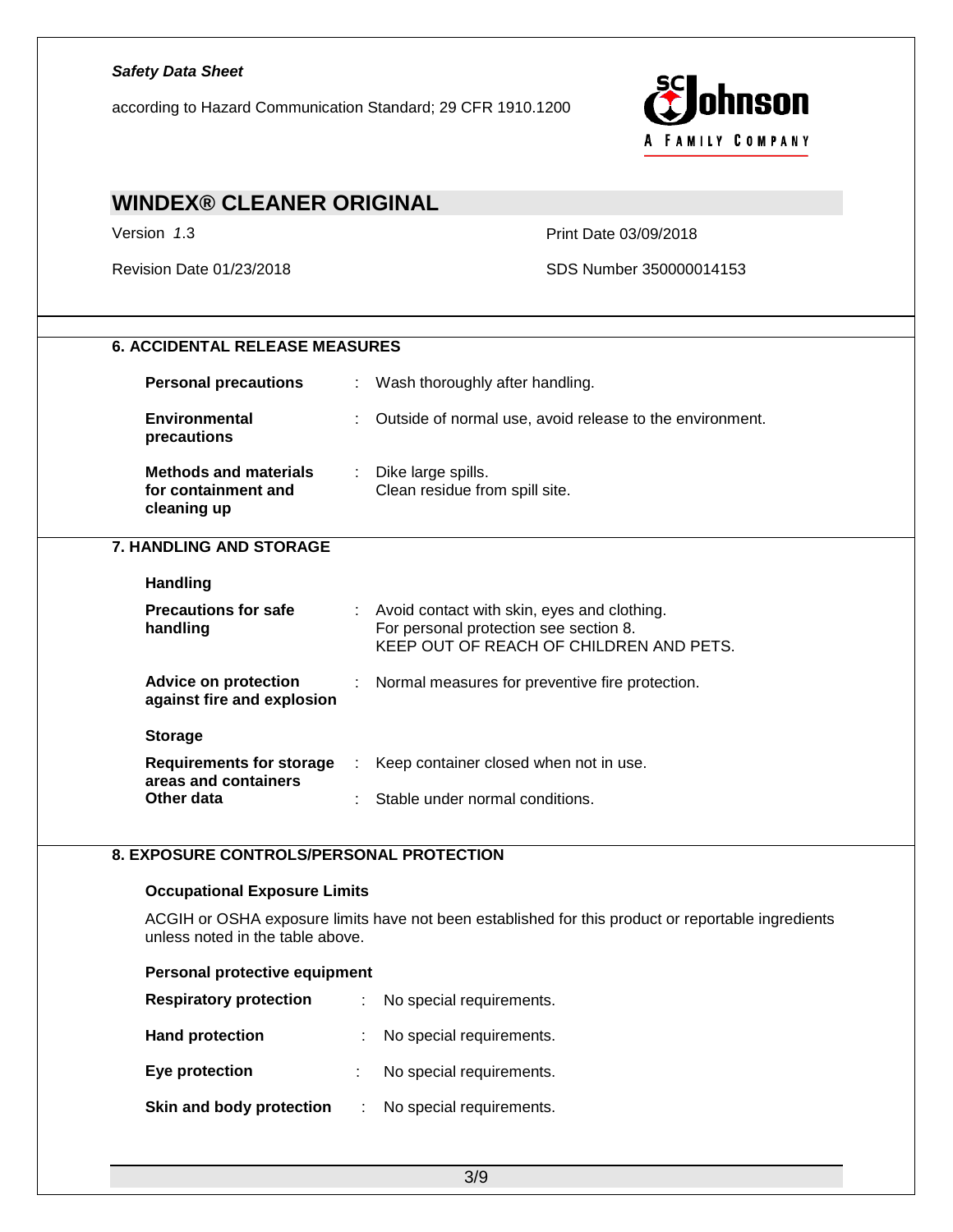| <b>Safety Data Sheet</b><br>according to Hazard Communication Standard; 29 CFR 1910.1200 | ohnson<br>A FAMILY COMPANY                                                                                                  |
|------------------------------------------------------------------------------------------|-----------------------------------------------------------------------------------------------------------------------------|
| <b>WINDEX® CLEANER ORIGINAL</b>                                                          |                                                                                                                             |
| Version 1.3                                                                              | Print Date 03/09/2018                                                                                                       |
| Revision Date 01/23/2018                                                                 | SDS Number 350000014153                                                                                                     |
| <b>Hygiene measures</b>                                                                  | Handle in accordance with good industrial hygiene and safety<br>$\mathbb{Z}^+$<br>practice. Wash thoroughly after handling. |
| 9. PHYSICAL AND CHEMICAL PROPERTIES                                                      |                                                                                                                             |
| Form                                                                                     | liquid                                                                                                                      |
| Color                                                                                    | blue<br>÷                                                                                                                   |
| Odour                                                                                    | floral<br>÷                                                                                                                 |
| <b>Odour Threshold</b>                                                                   | : Test not applicable for this product type                                                                                 |
| pH                                                                                       | : 10.7<br>at (25 C)                                                                                                         |
| <b>Melting point/freezing point</b>                                                      | : 0C                                                                                                                        |
| Initial boiling point and<br>boiling range                                               | : 100 C                                                                                                                     |
| <b>Flash point</b>                                                                       | : does not flash                                                                                                            |
| <b>Evaporation rate</b>                                                                  | : Test not applicable for this product type                                                                                 |
| Flammability (solid, gas)                                                                | : Does not sustain combustion.                                                                                              |
| <b>Upper/lower flammability or</b><br>explosive limits                                   | : Test not applicable for this product type                                                                                 |
| Vapour pressure                                                                          | : Calculated 31.7 hPa                                                                                                       |
| Vapour density                                                                           | : Test not applicable for this product type                                                                                 |
|                                                                                          |                                                                                                                             |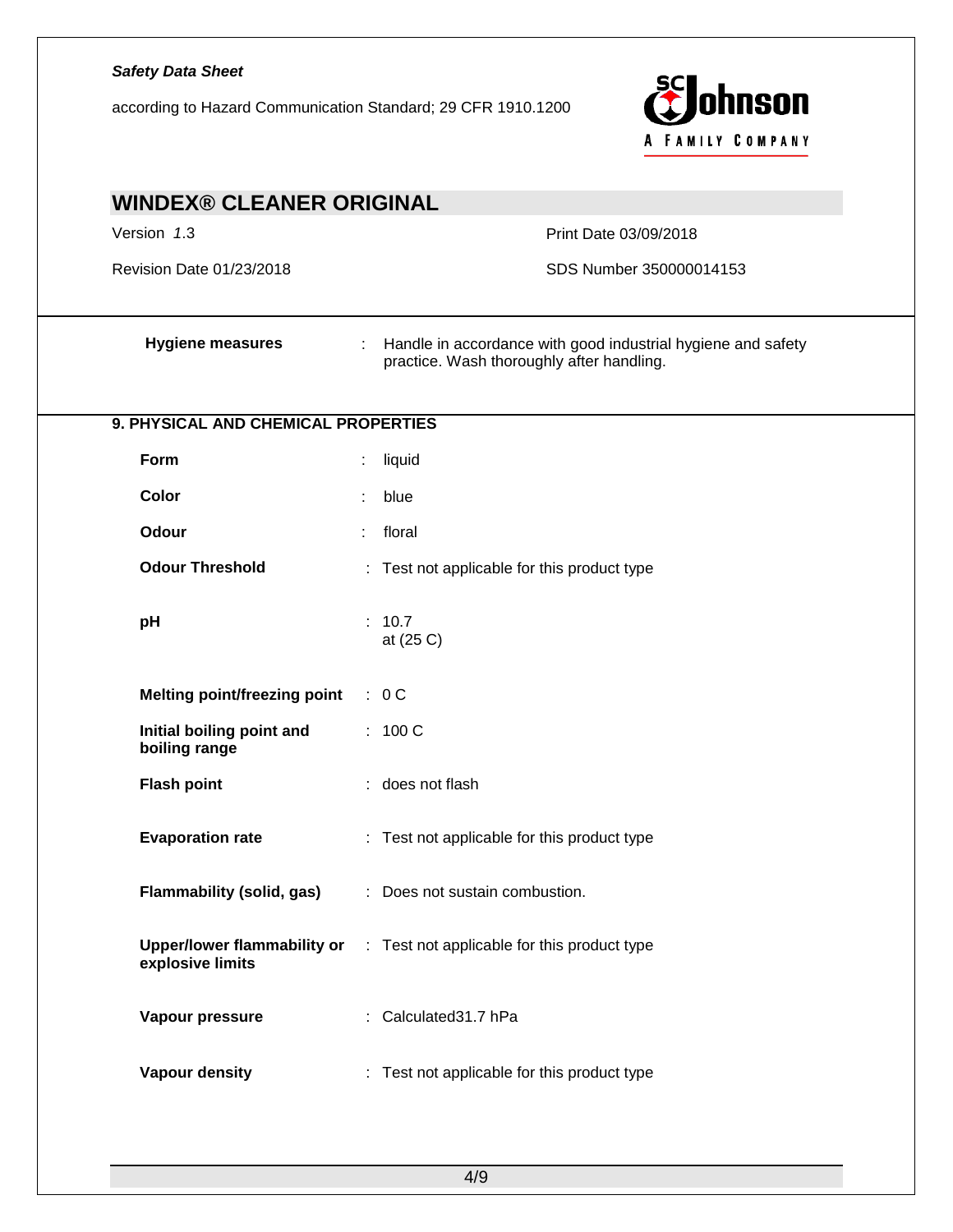according to Hazard Communication Standard; 29 CFR 1910.1200



| <b>WINDEX® CLEANER ORIGINAL</b>                                   |                                                                                                                     |
|-------------------------------------------------------------------|---------------------------------------------------------------------------------------------------------------------|
| Version 1.3                                                       | Print Date 03/09/2018                                                                                               |
| Revision Date 01/23/2018                                          | SDS Number 350000014153                                                                                             |
| <b>Relative density</b>                                           | : $1.00$ g/cm3 at 25 C                                                                                              |
| Solubility(ies)                                                   | : soluble                                                                                                           |
| Partition coefficient: n-<br>octanol/water                        | : Test not applicable for this product type                                                                         |
| <b>Auto-ignition temperature</b>                                  | : Test not applicable for this product type                                                                         |
|                                                                   | <b>Decomposition temperature</b> : Heating can release hazardous gases.                                             |
| Viscosity, dynamic                                                | : similar to water                                                                                                  |
| <b>Viscosity, kinematic</b>                                       | : similar to water                                                                                                  |
| <b>Oxidizing properties</b>                                       | : Test not applicable for this product type                                                                         |
| <b>Volatile Organic</b><br><b>Compounds</b><br>Total VOC (wt. %)* | 0.2 % - additional exemptions may apply<br>*as defined by US Federal and State Consumer Product<br>Regulations      |
| <b>Other information</b>                                          | None identified<br>÷.                                                                                               |
| <b>10. STABILITY AND REACTIVITY</b>                               |                                                                                                                     |
| <b>Reactivity</b>                                                 | No dangerous reaction known under conditions of normal use.                                                         |
| <b>Chemical stability</b>                                         | : Stable under recommended storage conditions.                                                                      |
| <b>Possibility of hazardous</b><br>reactions                      | If accidental mixing occurs and toxic gas is formed, exit area<br>immediately. Do not return until well ventilated. |
|                                                                   |                                                                                                                     |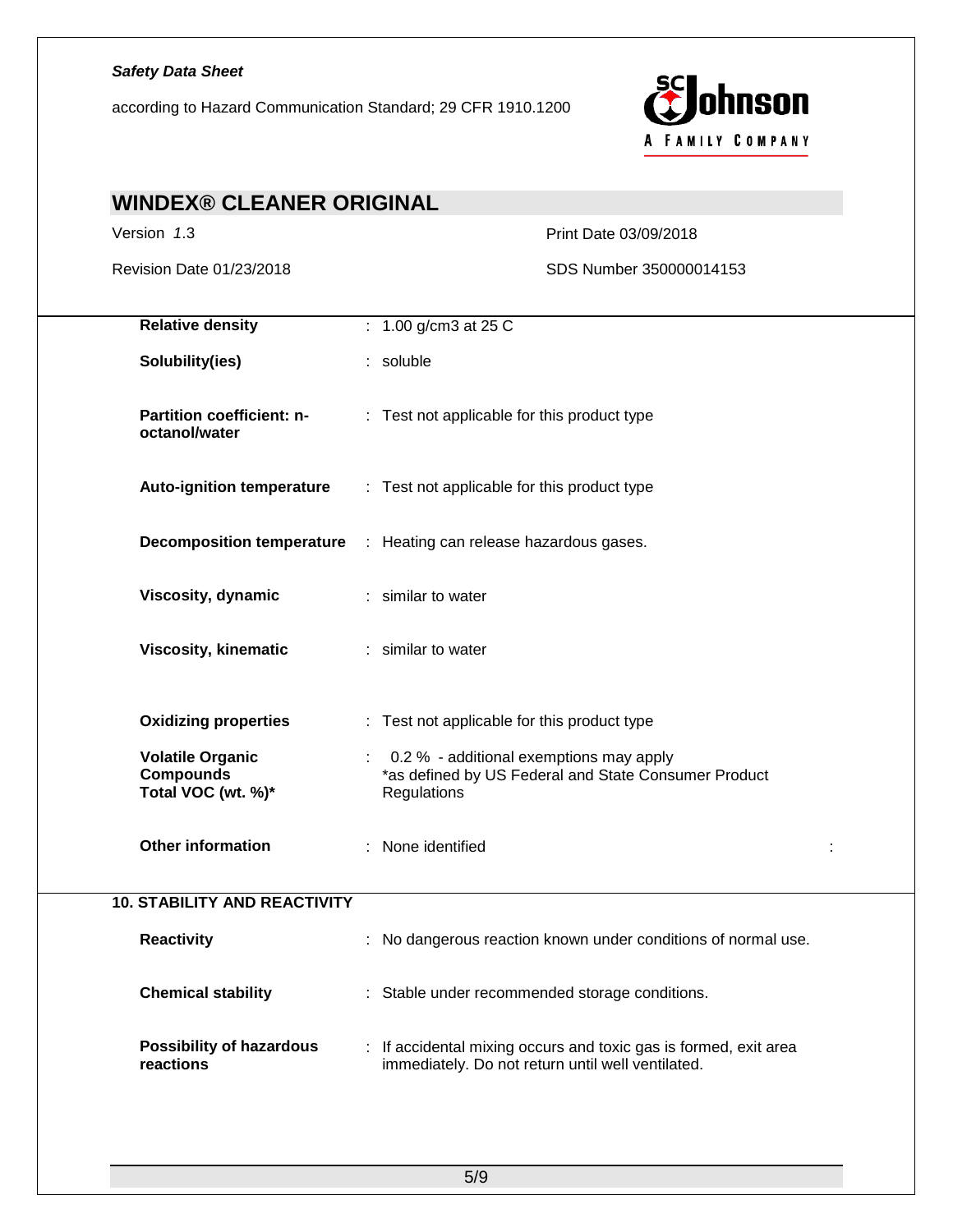## *Safety Data Sheet* ohnson according to Hazard Communication Standard; 29 CFR 1910.1200 A FAMILY COMPANY **WINDEX® CLEANER ORIGINAL** Version *1*.3 Print Date 03/09/2018 Revision Date 01/23/2018 SDS Number 350000014153 **Conditions to avoid** : Direct sources of heat. **Incompatible materials** : Do not mix with bleach or any other household cleaners. Strong bases **Hazardous decomposition**  : Thermal decomposition can lead to release of irritating gases **products** and vapours. **11. TOXICOLOGICAL INFORMATION Acute oral toxicity** : LD50 > 5000 mg/kg **Acute inhalation toxicity** : LC50 > 10 mg/L **Acute dermal toxicity** : LD50 > 5000 mg/kg **GHS Properties Classification Routes of entry** Acute toxicity | No classification proposed | Oral Acute toxicity | No classification proposed | Dermal Acute toxicity <br> No classification proposed | Inhalation - Dust and Mist Acute toxicity **No classification proposed** | Inhalation - Vapour Acute toxicity | No classification proposed | Inhalation - Gas Skin corrosion/irritation | No classification proposed | Serious eye No classification proposed | The classification of damage/eye irritation Skin sensitisation  $\vert$  No classification proposed **Respiratory** No classification proposed | The classification of sensitisation Germ cell mutagenicity | No classification proposed |

Carcinogenicity | No classification proposed |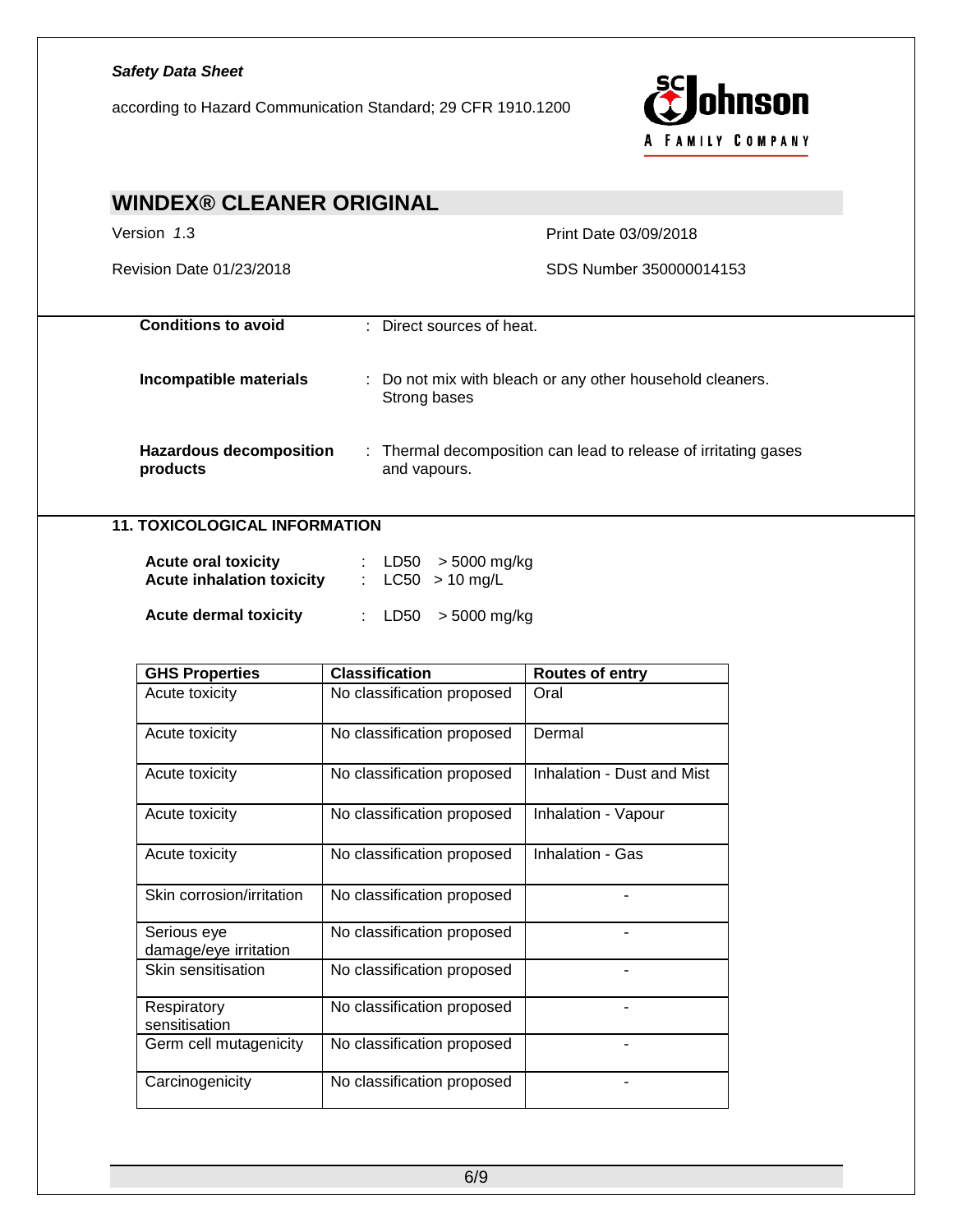according to Hazard Communication Standard; 29 CFR 1910.1200



### **WINDEX® CLEANER ORIGINAL**

Version *1*.3 Print Date 03/09/2018

Revision Date 01/23/2018 SDS Number 350000014153

| Reproductive toxicity<br>Specific target organ<br>toxicity - single<br>exposure<br>Specific target organ<br>toxicity - repeated<br>exposure<br>Aspiration hazard<br><b>Aggravated Medical</b><br><b>Condition</b><br><b>12. ECOLOGICAL INFORMATION</b><br><b>Toxicity</b><br>No environmental data required. | No classification proposed<br>No classification proposed<br>No classification proposed<br>No classification proposed<br>: None known.<br>Product: The product itself has not been tested.<br>The ingredients in this formula have been reviewed and no adverse impact to the environment is<br>expected when used according to label directions. | ۰                                                                      |                                                                      |                                                                                                                                                                                  |
|--------------------------------------------------------------------------------------------------------------------------------------------------------------------------------------------------------------------------------------------------------------------------------------------------------------|--------------------------------------------------------------------------------------------------------------------------------------------------------------------------------------------------------------------------------------------------------------------------------------------------------------------------------------------------|------------------------------------------------------------------------|----------------------------------------------------------------------|----------------------------------------------------------------------------------------------------------------------------------------------------------------------------------|
|                                                                                                                                                                                                                                                                                                              |                                                                                                                                                                                                                                                                                                                                                  |                                                                        |                                                                      |                                                                                                                                                                                  |
|                                                                                                                                                                                                                                                                                                              |                                                                                                                                                                                                                                                                                                                                                  |                                                                        |                                                                      |                                                                                                                                                                                  |
|                                                                                                                                                                                                                                                                                                              |                                                                                                                                                                                                                                                                                                                                                  |                                                                        |                                                                      |                                                                                                                                                                                  |
|                                                                                                                                                                                                                                                                                                              |                                                                                                                                                                                                                                                                                                                                                  |                                                                        |                                                                      |                                                                                                                                                                                  |
|                                                                                                                                                                                                                                                                                                              |                                                                                                                                                                                                                                                                                                                                                  |                                                                        |                                                                      |                                                                                                                                                                                  |
|                                                                                                                                                                                                                                                                                                              |                                                                                                                                                                                                                                                                                                                                                  |                                                                        |                                                                      |                                                                                                                                                                                  |
|                                                                                                                                                                                                                                                                                                              |                                                                                                                                                                                                                                                                                                                                                  |                                                                        |                                                                      |                                                                                                                                                                                  |
|                                                                                                                                                                                                                                                                                                              |                                                                                                                                                                                                                                                                                                                                                  |                                                                        |                                                                      |                                                                                                                                                                                  |
|                                                                                                                                                                                                                                                                                                              |                                                                                                                                                                                                                                                                                                                                                  |                                                                        |                                                                      |                                                                                                                                                                                  |
| Other adverse effects                                                                                                                                                                                                                                                                                        | None known.<br>÷                                                                                                                                                                                                                                                                                                                                 |                                                                        |                                                                      |                                                                                                                                                                                  |
|                                                                                                                                                                                                                                                                                                              |                                                                                                                                                                                                                                                                                                                                                  |                                                                        |                                                                      |                                                                                                                                                                                  |
|                                                                                                                                                                                                                                                                                                              |                                                                                                                                                                                                                                                                                                                                                  |                                                                        |                                                                      |                                                                                                                                                                                  |
|                                                                                                                                                                                                                                                                                                              |                                                                                                                                                                                                                                                                                                                                                  |                                                                        |                                                                      |                                                                                                                                                                                  |
|                                                                                                                                                                                                                                                                                                              |                                                                                                                                                                                                                                                                                                                                                  |                                                                        |                                                                      |                                                                                                                                                                                  |
|                                                                                                                                                                                                                                                                                                              |                                                                                                                                                                                                                                                                                                                                                  |                                                                        |                                                                      |                                                                                                                                                                                  |
|                                                                                                                                                                                                                                                                                                              | <b>Land transport</b>                                                                                                                                                                                                                                                                                                                            | <b>13. DISPOSAL CONSIDERATIONS</b><br><b>14. TRANSPORT INFORMATION</b> | Not classified as dangerous in the meaning of transport regulations. | Consumer may discard empty container in trash, or recycle where facilities exist.<br>Please refer to the Bill of Lading/receiving documents for up-to-date shipping information. |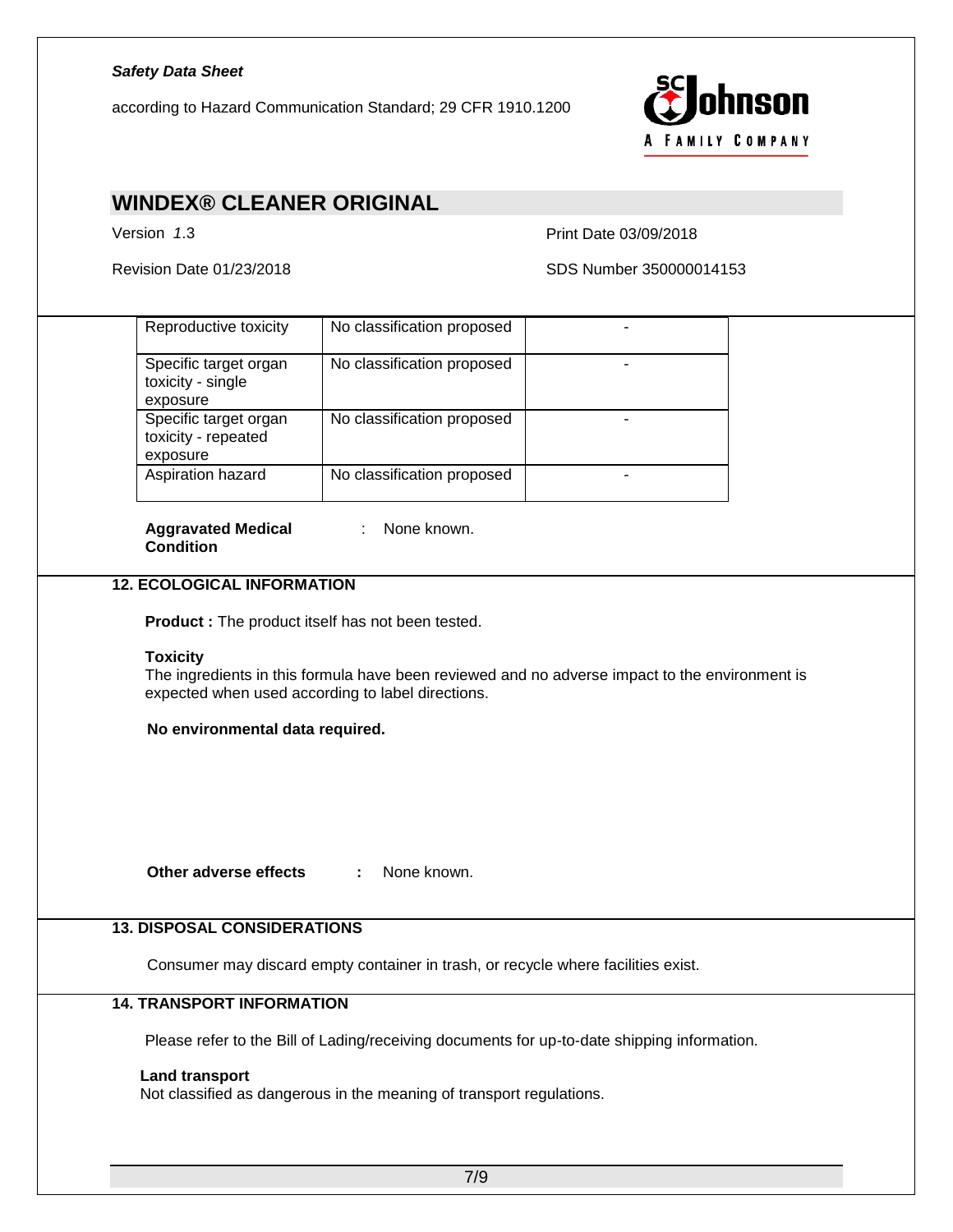# *Safety Data Sheet* ohnson according to Hazard Communication Standard; 29 CFR 1910.1200 A FAMILY COMPANY **WINDEX® CLEANER ORIGINAL** Version *1*.3 Print Date 03/09/2018 Revision Date 01/23/2018 SDS Number 350000014153 **Sea transport** Not classified as dangerous in the meaning of transport regulations. **Air transport** Not classified as dangerous in the meaning of transport regulations. **15. REGULATORY INFORMATION Notification status** : All ingredients of this product are listed or are excluded from listing on the U.S. Toxic Substances Control Act (TSCA) Chemical Substance Inventory. **Notification status** : All ingredients of this product comply with the New Substances Notification requirements under the Canadian Environmental Protection Act (CEPA). **California Prop. 65** : This product does not contain any chemicals known to State of California to cause cancer, birth defects, or any other reproductive harm. **State Right To Know** No components are subject to the Massachusetts Right to Know Act. No components are subject to the Minnesota "Right To Know" Act No components are subject to the New Jersey "Right To Know" Act Pennsylvania RTKL  $\vert$  Water  $\vert$  7732-18-5 Ammonium Hydroxide | 1336-21-6